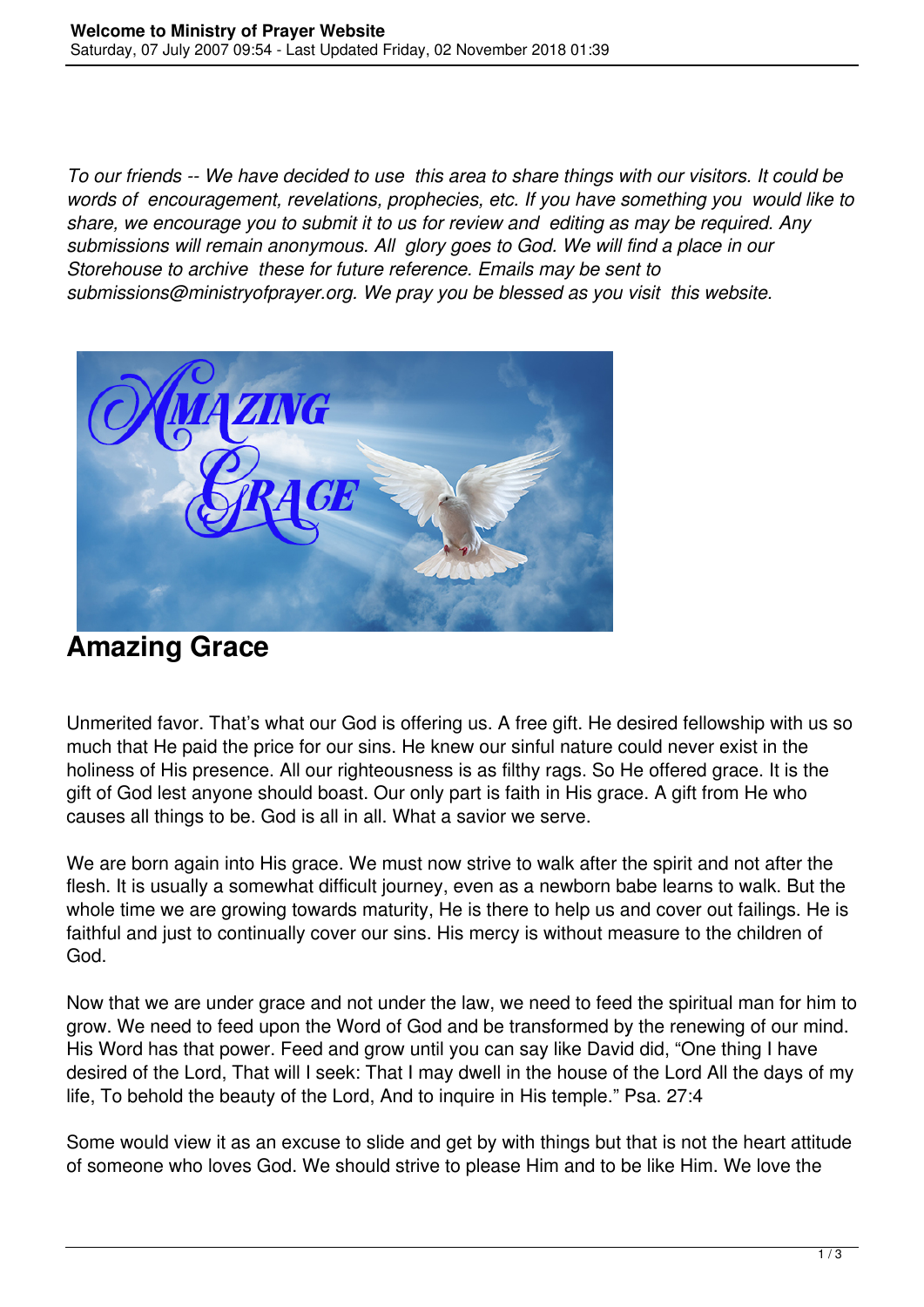light more than the darkness. If you do not, you must question yourself as to whether you are truly born again. I do not believe you lose your salvation every time your fall short, but I believe we all need to keep short accounts with God. We all need to cling to Him tightly for He is our life and the length of our days.

The Word says "All things are lawful for me, but all things are not helpful. All things are lawful for me, but I will not be brought under the power of any." 1 Cor. 6:12 It's not about being good enough. It's about wanting to be please Him in everything you do. It's about letting Him do the work of transformation in us. There is deliverance and transformation available in Jesus. Do not believe those who have a form of godliness but deny it's power. The Word says to turn away from such.

The cry goes out to whosoever will. He is not willing that any should perish. His heart longs for all to turn to Him. This magnificent gift from a magnificent God is to all who would turn to Him with a sincere heart and just ask. It's the ABCs of salvation. **A**dmit you're a sinner. **B**elieve in the Lord Jesus Christ.

**C**

all upon His name.

Let your spirit be born into the realm of your heavenly Father. In His presence is joy unspeakable and full of glory. It is written, eye hath not seen, nor ear heard, neither have entered into the heart of man, the things which God hath prepared for them that love him. I can only imagine.

Amazing grace! (how sweet the sound) That sav'd a wretch like me! I once was lost, but now am found, Was blind, but now I see.

'Twas grace that taught my heart to fear, And grace my fears reliev'd; How precious did that grace appear The hour I first believ'd!

Thro' many dangers, toils, and snares, I have already come; 'Tis grace hath brought me safe thus far, And grace will lead me home.